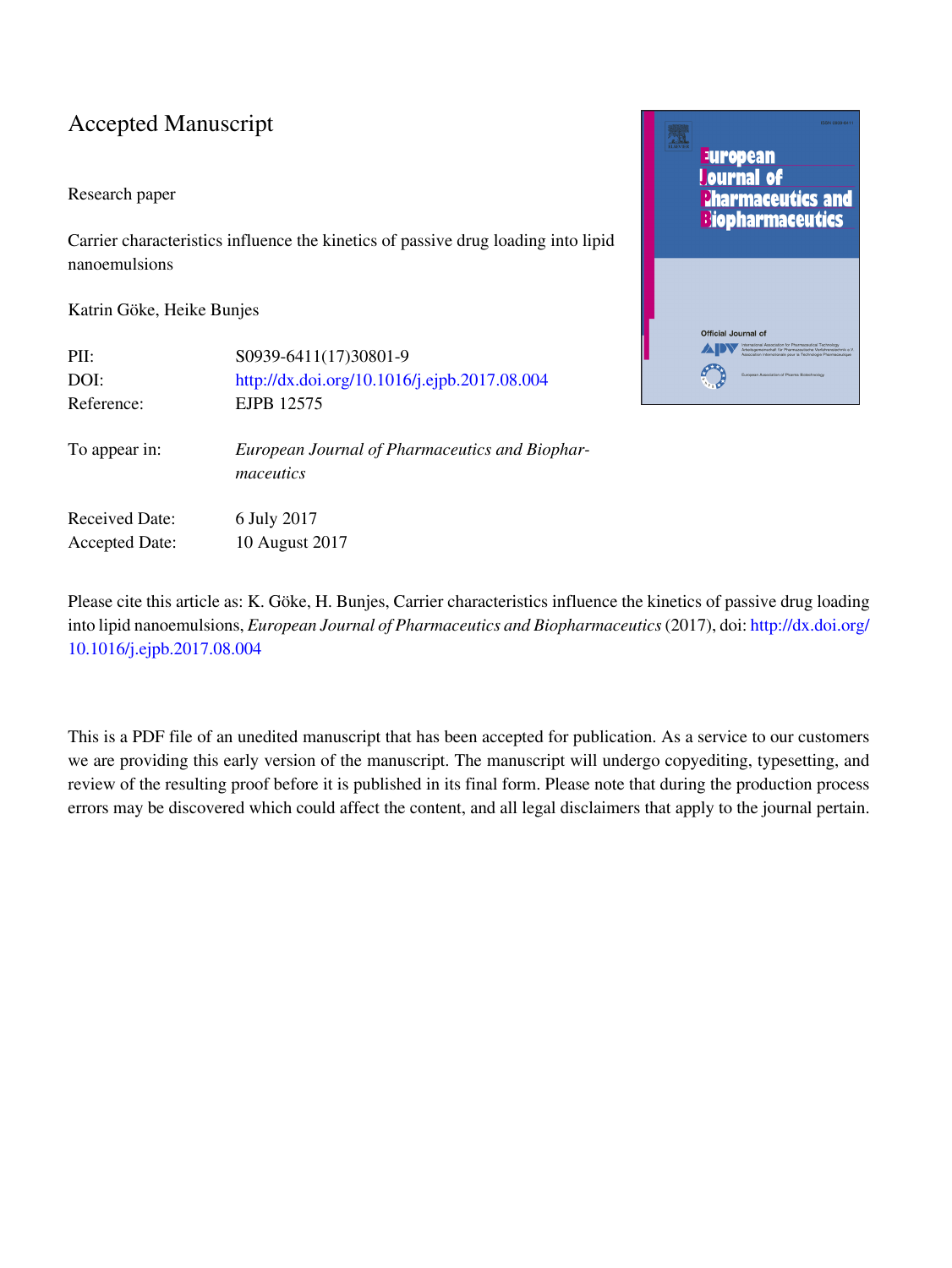### **ACCEPTED MANUSCRIPT**

# Carrier characteristics influence the kinetics of passive drug loading into lipid nanoemulsions

*Katrin Göke, Heike Bunjes\**

Technische Universität Braunschweig, Institut für Pharmazeutische Technologie,

Mendelssohnstraße 1, 38106 Braunschweig, Germany

ACCESS OF

Zentrum für Pharmaverfahrenstechnik, Franz-Liszt-Straße 35a, 38106 Braunschweig, Germany

\*Corresponding author: Telephone: +49 531 3915652; Email: heike.bunjes@tu-braunschweig.de